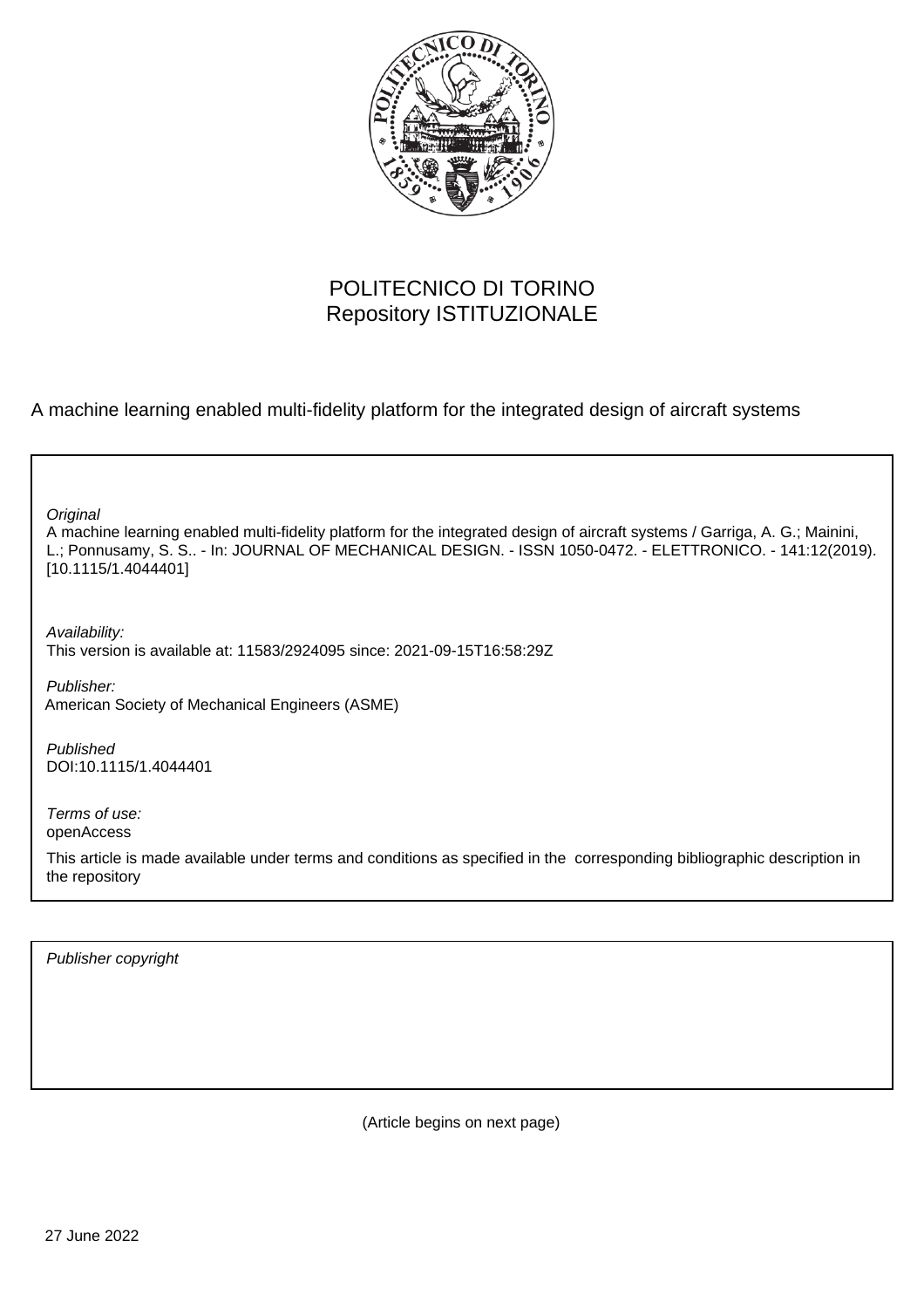# A Machine Learning Enabled Multi-Fidelity Platform for the Integrated Design of Aircraft **Systems**

The push toward reducing the aircraft development cycle time motivates the development of collaborative frameworks that enable the more integrated design of aircraft and their systems. The ModellIng and Simulation tools for Systems IntegratiON on Aircraft (MISSION) project aims to develop an integrated modelling and simulation framework. This paper focuses on some recent advancements in the MISSION project and presents a design framework that combines a filtering process to down-select feasible architectures, a modeling platform that simulates the power system of the aircraft, and a machine learning-based clustering and optimization module. This framework enables the designer to prioritize different designs and offers traceability on the optimal choices. In addition, it enables the integration of models at multiple levels of fidelity depending on the size of the design space and the accuracy required. It is demonstrated for the electrification of the Primary Flight Control System (PFCS) and the landing gear braking system using different electric actuation technologies. The performance of different architectures is analyzed with respect to key performance indicators (fuel burn, weight, power). The optimization process benefits from a data-driven localization step to identify sets of similar architectures. The framework demonstrates the capability of optimizing across multiple, different system architectures in an efficient way that is scalable for larger design spaces and larger dimensionality problems. [DOI: 10.1115/1.4044401]

Keywords: conceptual design, design integration, design of multiscale systems, multidisciplinary design and optimization, simulation-based design, systems design, systems engineering

## Ana Garcia Garriga

Autonomous and Intelligent Systems Department at United Technologies Research Center, Cork T23 XN53, Ireland e-mail: [garciaga@utrc.utc.com](mailto:garciaga@utrc.utc.com)

## Laura Mainini<sup>1</sup>

Autonomous and Intelligent Systems Department at United Technologies Research Center, Cork T23 XN53, Ireland e-mail: [maininL@utrc.utc.com](mailto:maininL@utrc.utc.com)

## Sangeeth Saagar Ponnusamy

Autonomous and Intelligent Systems Department at United Technologies Research Center, Cork T23 XN53, Ireland e-mail: [ponuss@utrc.utc.com](mailto:ponuss@utrc.utc.com)

### 1 Introduction

The popularization of air travel and the increased number of flights have caused the environmental impact of aviation to rise to worrying levels. According to a European Commission report on the impacts of aviation, the  $CO<sub>2</sub>$  released by the global air transportation system grew 80% between 1945 and 2014; the  $NO<sub>x</sub>$  emissions doubled in the same period [1], and they are projected to grow more than 40% up to 2035 if no action is taken. To mitigate these impacts, the Advisory Council for Aeronautics Research in Europe (ACARE) has set goals for the aviation industry to reach by the year 2050 [2]. The ACARE goals include the following: a 50% cut in  $CO<sub>2</sub>$  emissions per passenger kilometer and an 80% cut in  $NO_x$  emissions, plus a reduction in perceived noise to one-half of current average levels. In order to achieve these ambitious goals, new technologies need to be introduced, and many of these technologies require higher integration between aircraft systems and an improved collaboration between the different actors in an aircraft manufacturer chain. The European Commission has launched a series of research projects, since the sixth framework program, and up to the current Clean Sky 2 Joint Technology Initiative [3], as the vehicle to achieve the goals set out by ACARE through the research and development of processes, tools, and technologies. These projects aim to develop a more collaborative and integrated design process of different aircraft systems and comprise a variety of approaches and applications, ranging from thermal integration, to electrical architecting, to cockpit design [4–8].

The work presented in this paper is part of the efforts in the ModellIng and Simulation tools for Systems IntegratiON on Aircraft (MISSION) project [9], which is part of the Clean Sky 2 initiative. The main objective of the overall project is to develop an integrated modeling and simulation framework capable of supporting the entire aircraft development cycle and enable collaboration between different entities through the use of open standards such as the Functional Mock-up Interface [10,11], a cross-tool standard for co-simulation and model exchange. These design problems are multidomain in nature and require holistic and multidisciplinary approaches to the assessment of the impact of technology changes on aircraft performance.

This paper addresses the problem of integrating multidomain models and handling libraries of systems representations at different levels of fidelity for the efficient exploration, analysis, and optimization of novel aircraft system architectures. Particular attention is dedicated to the design and optimization of the different power flows in the aircraft with the demonstration of the framework for two uses cases related to the adoption of new More-Electric technologies in actuation systems. When a new design for an aircraft system is being developed, there are many technologies to consider integrating. These technologies cover both traditional and novel design. The choice between different technologies can cause many changes to the overall system architecture due to a small change in a specific system. The choice among multiple technology options for many aircraft systems coupled with the downstream changes associated with them generates a very large design space. However, many technologies are incompatible and many architecture options do not fulfill requirements, which leads to large pockets of unfeasible architectures that can be discarded outright, and many feasible architectures are suboptimal due to unconstrained redundancies and oversizing. An aircraft system architecture includes many components and analyzing its performance is

<sup>&</sup>lt;sup>1</sup>Corresponding author.

Contributed by the Design Automation Committee of ASME for publication in the JOURNAL OF MECHANICAL DESIGN. Manuscript received March 5, 2019; final manuscript received July 13, 2019; published online August 1, 2019. Assoc. Editor: Samy Missoum.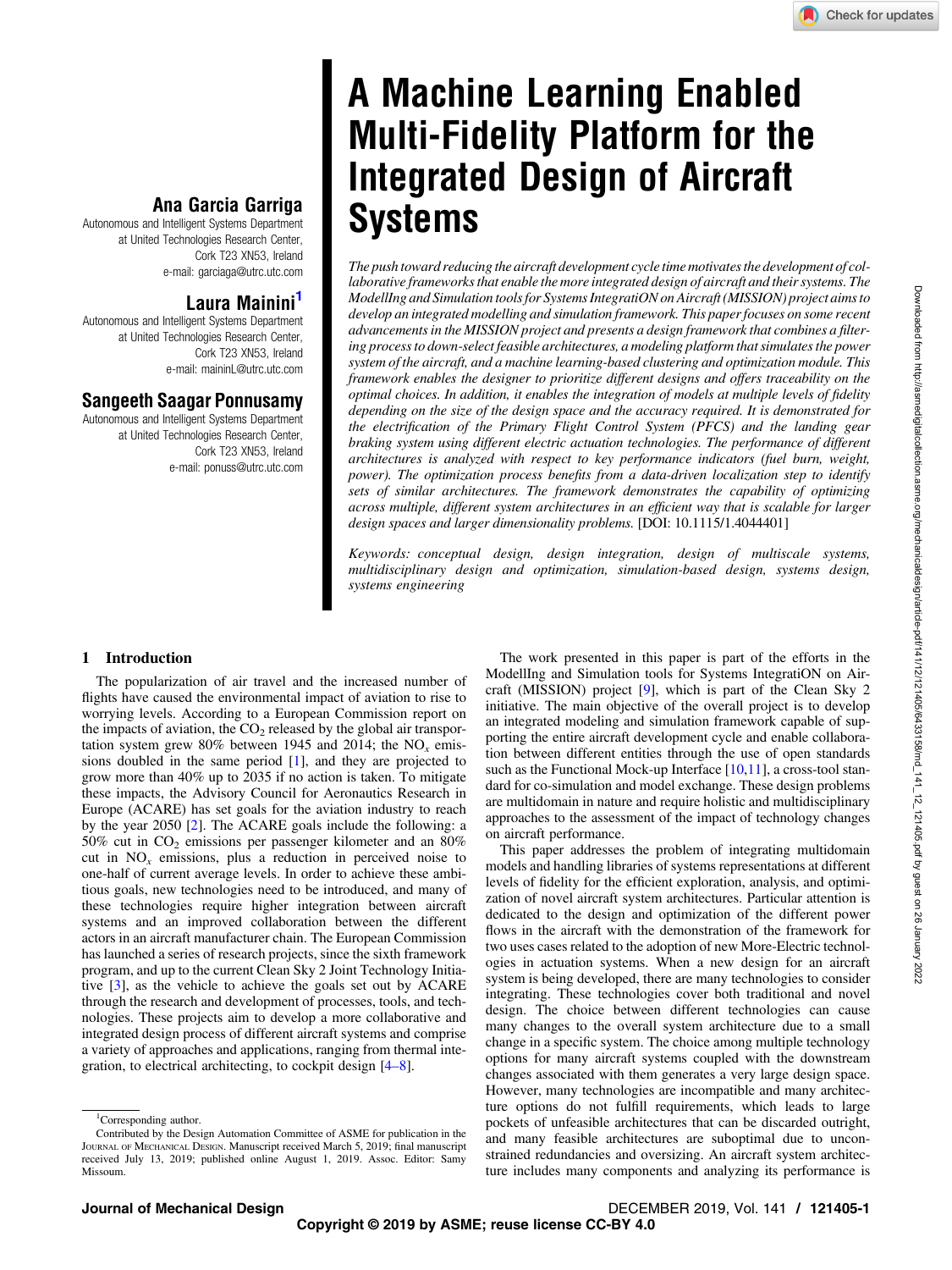a computationally expensive effort due to the multiple components and behaviors that need to be modeled and simulated. This motivates the need to limit the number of architectures to be evaluated as it reduces the computational expense. However, not limiting the designer to well-known designs by over-constraining is also crucial as the intent is to explore the design space opened up by new technologies. This motivates the framework presented in this paper, which is detailed in Sec. 2.

The framework proposed combines a computational module that filters out unfeasible architectures with an evaluation module able to capture the effect of the changes at the system level in the aircraft power architecture. The results from these two modules are then localized to sets of similar architectures. These sets are assessed according to different performance metrics to identify the optimal one. Then, the optimal architecture is computed within the optimal set. This methodology can be used with models of different fidelities at different stages of the design process as the design space is reduced and localized according to the designer's needs.

The evaluation of the aircraft system architecture step requires the analysis of multiple aircraft system models and necessarily involves analysis based on multiple disciplines and the interaction of the disciplines in the design space. The number of architectures being evaluated in this paper requires that the evaluation step maintains a reasonable computational cost per architecture. In order to achieve this, we explored a broad set of multidisciplinary design optimization (MDO) approaches. A seminal survey of different MDO formulations is proposed by Sobieszczanski–Sobieski and Haftka in 1997 [12], and a subsequent review of the state of the art was published by Agte et al. [13] and Martins and Lambe [14]; multiple examples of multidisciplinary design and optimization approaches for aircraft can be found in the literature [15–18]. The problem of addressing the design of onboard aircraft systems within a multidisciplinary framework has been addressed also in the context of the AGILE project [19–21] by Roy et al. [22] and by Tfaily and Kokkolaras [23].

In addition to the multidisciplinary aspect of the multiple aircraft systems, the presence of highly integrated aircraft systems added to the size of the design space could result in a very computationally challenging problem if all systems were evaluated at a high level of fidelity, even if the disciplinary couplings are efficiently managed. For this reason, the fidelity of the models involved has to be carefully managed in order to provide the necessary level of fidelity for the analysis needed in the minimum simulation time. Multiple approaches to multifidelity problems are present in the literature, a set of previous works tackle the problem using surrogate and lower-fidelity models to address the disparity in fidelity [24,25]. Another approach covered in literature focuses in the collaborative and distributed elements of modeling at different levels of fidelity [26–28], as well as more recent advancements focused in aircraft design problems in the SUAVE project [29], Clark et al. [30], Bryson et al. [31], and the AGILE project [21,32]. There are also significant contributions to the recent literature on multi-fidelity approaches under uncertainty [33,34], and more novel approaches to surrogate modelling techniques [35,36].

In this paper, machine learning techniques are applied not only to reduce the models to a manageable level of complexity but also to reduce the number of architectural options after the first evaluation is performed by implementing a classification algorithm. Numerous approaches to leveraging machine learning techniques in complex engineering design problems are present in literature [37–40]. Early applications in the aerospace domain include the use of support vector machines  $[41]$  and kriging  $[42]$  and co-kriging [43] methods for metamodels as well as the application of Bayesian [44] and neural networks [45] for the classification of architectures and topologies. More recently, the field of aerospace design has been enhanced by a broader use of machine learning applications for a multitude of specific design problems and applications [46– 50]. Previous work in the context of the MISSION project focuses on the integration of the system-level dynamics with the aircraft-level [51] and the design of controls for multiple aircraft systems [52]. This paper leverages the modeling framework proposed in Garcia Garriga et al. [53] to enable trade-off studies among multiple power architectures in the evaluation of aircraft system architectures and proposes a principled approach to reduce the architecture design space and speed up the identification of the optimal architecture.

We demonstrate the framework proposed in this paper for two use cases: the electrification of the primary flight control system (PFCS) and the landing gear (LG) braking system of a short-range aircraft. The use cases are chosen because PFCS and braking system electrification are one of the key enablers of the evolution toward more-electric aircraft [54–56] and, ultimately, fully electric aircraft. The possible technologies considered to replace the traditional servo-hydraulic actuation (SHA) system are electro-mechanical actuation (EMA) and electro-hydrostatic actuation (EHA), in addition to the original hydraulic actuation and EHA as a backup solution (EBHA) for the PFCS as in existing more-electric aircraft such as the A380 and the B787.

In this paper, Sec. 2 explains the methodology applied to the optimization process; Sec. 3 describes the setup of the two use cases ran to demonstrate the methodology. Then, Sec. 4 presents the results of the case studies. Finally, Sec. 5 draws the conclusions and outlines the avenues of future development.

#### 2 Methodology

This section presents the methodology developed for the design and optimization of power architectures and offers a more detailed description of its constituent modules. In particular, we propose a three-step procedure that combines three constitutive modules as shown in Fig. 1.

The complete set of possible configurations is processed by the architecture exploration block (I, Sec. 2.1): a computational module that filters out the unfeasible architectures in subsequent filtering steps. Once the architecture space is sufficiently reduced meaning the modeling framework can evaluate its performance within the time constraints given—the performance of the feasible architectures is analyzed using the architecture evaluation block (II, Sec. 2.2). This block consists of high-level modeling platform for the aircraft's power systems plus higher fidelity system models for the systems studied in order to assess their impact at aircraft level. The results of this evaluation are then processed in the clustering and optimization block [III, Sec. 2.3]. In this step, the results are first reduced to significantly different sets of similar architectures according to given design metrics. Those families of architectures can then be evaluated for multi-objective optimization tasks that can occur at the family of architectures level and within each family. The optimization tasks select the optimal candidate architecture in two steps: first by shortlisting the best set of architectures and then either identifying the best in class within this set or choosing the closest architecture to the representative architecture in the set (centroid). The final outcome is a very reduced number of feasible and non-dominated architectures, giving the designer the option to choose the optimal one based on their prioritization of objectives. Each of these steps is described in greater detail later in this section of the paper.

This method aims to reduce the number of candidate architectures to evaluate through different subsequent screening steps while keeping traceability to higher level requirements. The progressive reduction of the number of architectures to evaluate (searching for the optimal one) allows the designer to allocate larger time budget to the single evaluation and run even highfidelity, computationally expensive models. Depending on the formulation of the optimization problem and the goal of the designer, the fidelity of the models within each optimization loop can be adjusted to the specific accuracy needs and time constraints; in the context of this paper, this methodology is implemented in a centralized machine; however, the evaluation of each architecture is not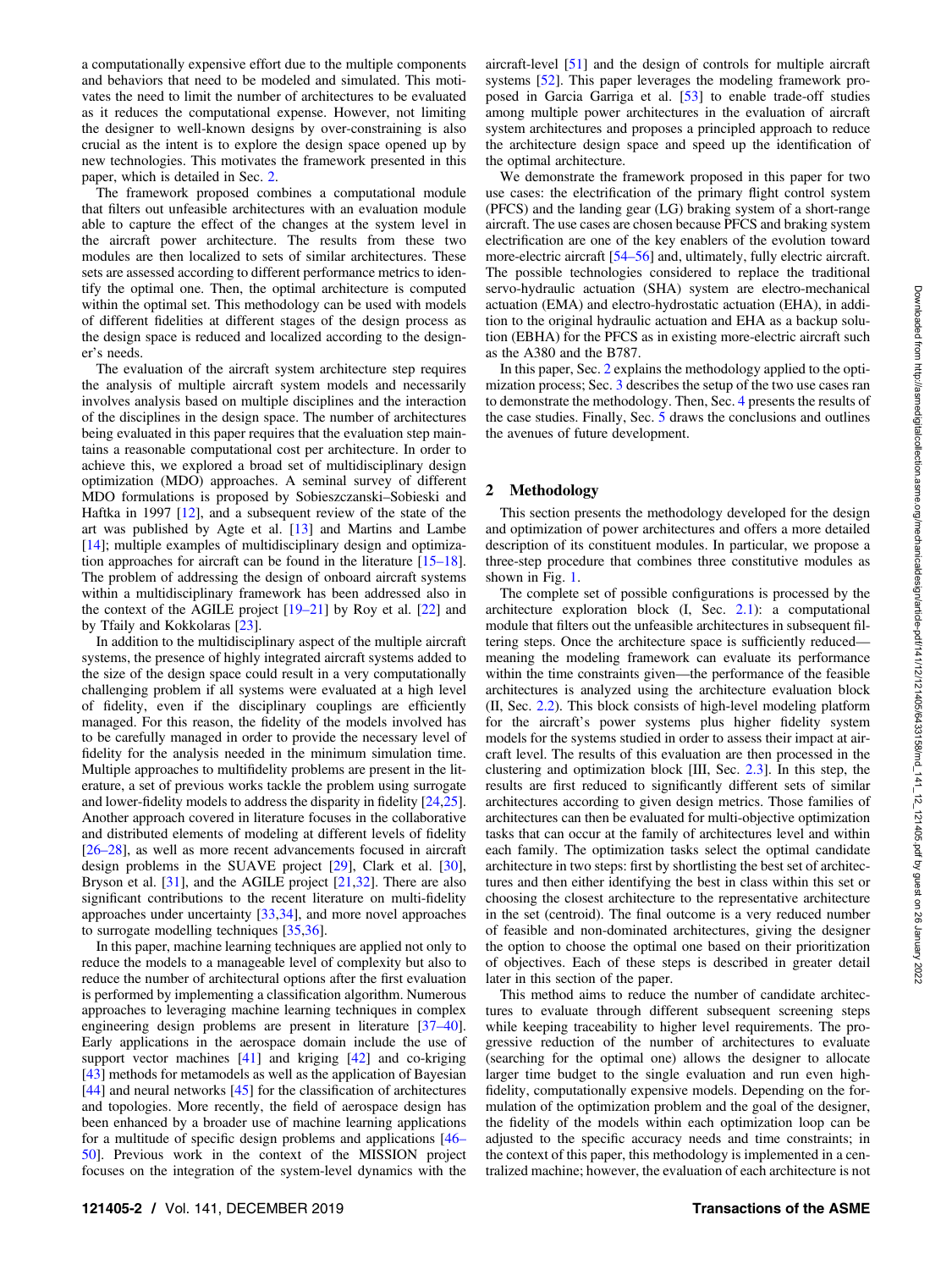

Fig. 1 Flowchart schematic of the methodology implemented in this paper

dependent on the other and can be distributed across computing machines.

The selection of the models of different fidelity depends on the models available in the library, the size of the design space as an output of the different steps, and the computational effort available to the designer. The selection can be done manually by the designer based on an informed decision coming from each of the different steps in the methodology and can be automated taking into account the size of the solution space and the computational resources available. The scope of the work in this paper is to present a platform that enables this decision by including the library of models of different fidelity and a principled approach that guides the decision of when to switch from one level of fidelity to another.

2.1 Architecture Exploration. The design problems tackled by the proposed methodology are mathematically complex in nature, and for this reason, the methodology adopts in its first step the architecture enumeration and evaluation (AEE) method [57,58] developed at United Technologies Research Center. The AEE method provides a systematic, rigorous, and exhaustive exploration of the architecture design space for new architectures. The AEE procedure implements a multi-level filtering process (Fig. 2) where the design space is adaptively reduced in successive refinement levels. The standard AEE implementation commonly includes two levels of successive filtering, but those can be extended to several more where the design space is overly large or the filtering metrics should be implemented in separate levels such as due to organizational concerns. In the first level, AEE uses an abstraction of the architecture space to rapidly explore it and identify feasible and infeasible solutions. The set of feasible solutions is further screened using higher fidelity analysis in the second level. A detailed description of the core procedure is provided by Zeidner et al. [58] and includes the enumeration of all possible architectures in the design space represented as abstracted system-technology combinations and a rapid and efficient generative filtering approach to pare down the design space by excluding those architectures that violate application-specific constraints and only generating those architectures that are feasible.

The framework proposed in this paper implements AEE at the first filtering level only. The goal is to identify a feasible collection of possible designs combining different technology solutions, different number of components, and different interconnection patterns between components. Many of the candidate architectures generated are found to be infeasible or violate regulatory norms, so the design space can be reduced by imposing constraints. There is no requirement imposed on the size of the design space after this exploration step, but rather the constraints imposed to ensure a reduction by eliminating all potential architectures that would not be physically compatible or otherwise feasible, for example, a mathematically possible architecture would connect an electrical actuator to the hydraulic system, but that is not physically compatible, therefore that architecture is not considered.

The implementation of these constraints ensures that redundancy rules are respected and that only feasible architectures are considered for more detailed evaluations. The reduction of the number of candidate architectures leads to a containment of the overall computational effort required for subsequent evaluation and optimization purposes. For the applications presented and discussed in this paper, we observe a reduction of three orders of magnitude, which still leaves a large pool of candidate configurations. A possible approach to further reduce the number of candidates is overconstraining; however, over-constraining might compromise a clear traceability to the higher-level requirements. Therefore, we proceed in a different way: the remaining feasible architectures are evaluated through the combination of the system-level models and the aircraft power platform in the next step.

2.2 Architecture Evaluation. The architecture evaluation starts once the design space has been initially reduced through the exploration step. The evaluation step calculates the first-cut set of results of the impact of the candidate architectures at system and subsystem level by building a complete model of the system using available low-fidelity models of the subsystems. The concept of performing the evaluation of the architecture first at a higher level is generic for any complex system architecture. However, the models and the model structure behind this calculation step are necessarily specific to the application. For the demonstration purposes of this paper, we implement this step, and the whole method, for the design of aircraft systems; therefore, the architecture evaluation engine is composed of models of the aircraft power systems.

This evaluation is necessary because in the next step (Sec. 2.3), the optimal architecture is selected based on the impact metrics at the aircraft level calculated through this step. This calculation is done using models of the power systems of the aircraft and a power platform which manages the interactions between them with regards to the power flows. Research in this area has focused on either a small number of options but with more detail on each of them [59,60], using model-based system engineering (MBSE) approaches to manage a large number of alternative architectures but with limited options per system [61,62] or using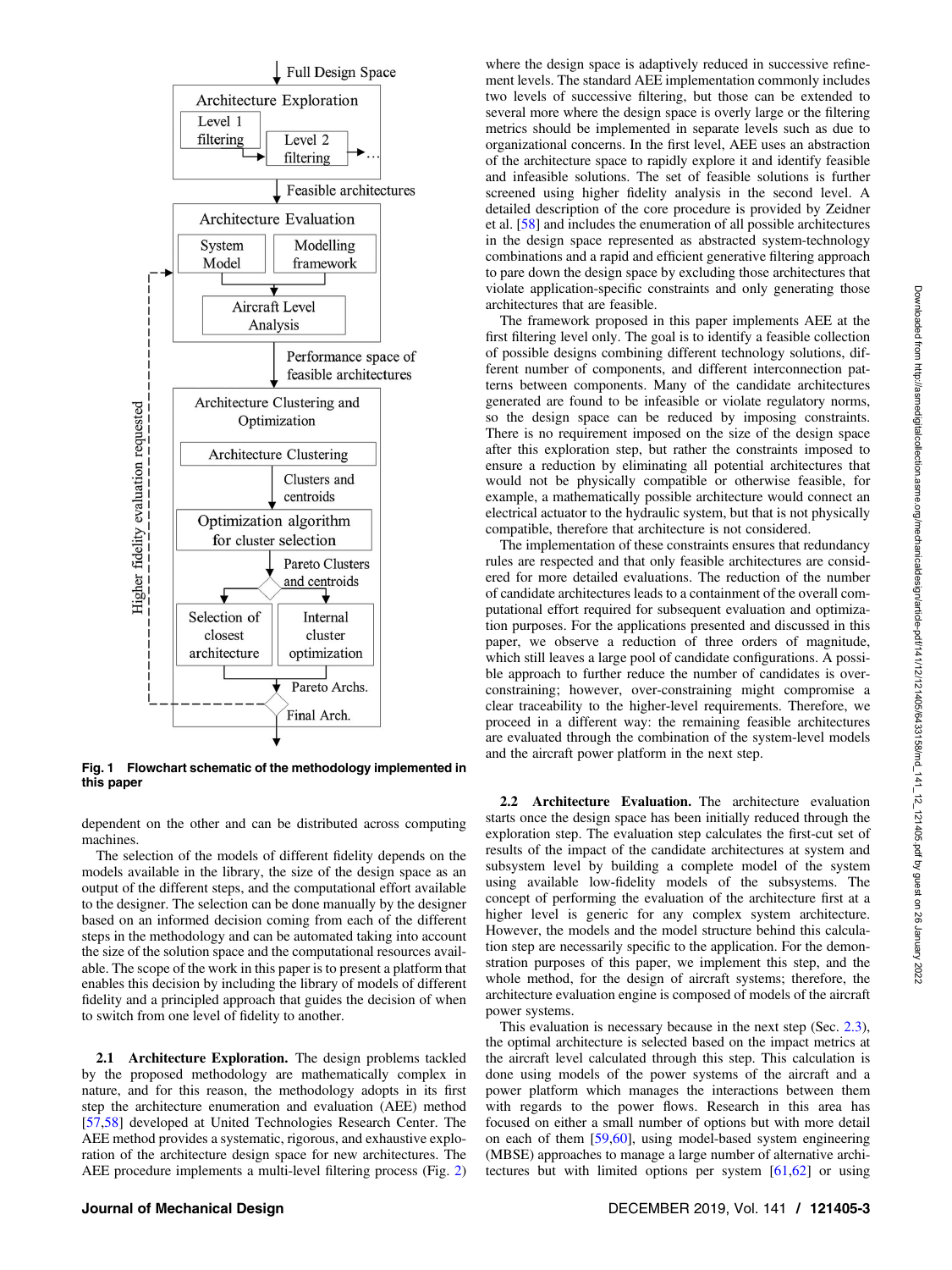

Fig. 2 Illustration of the AEE method [58] (Used with permission of UTRC copyright 2010)

heuristics to reduce the size of the design space to a small subset of architectures [63]. Some literature also focuses on the power distribution of the aircraft [64] and the specific problems of more-electric system architectures [65,66]. The strategy adopted in this paper aims at exploring the entire design space with a set of technology options in successive steps where the fidelity of the models to evaluate the systems varies as needed and capturing the downstream effects in other systems of the different technology options allowing for the flexibility to evaluate the integration of different technologies in different systems and domains.

Figure 3 presents a schematic of our modeling framework. Each of the dashed blocks is a system model implemented in the power platform to capture the overall flow of different kinds of power and their impact on aircraft performance. The power platform includes a library of aircraft system models that represents all the critical aircraft functions in order to capture most of the effects of the technology change on the other aircraft systems and their interaction. The models for these different systems are realized at different levels of fidelity, including models composed of analytical equations, first-order approaches, historic data for conventional systems, data tables based on more complex models, and for later stages in this process, the more complex 0-D dynamic models themselves. The structure of the power platform is stored in Matlab and the different models are called in different tools and programming



Fig. 3 Structure of the modelling framework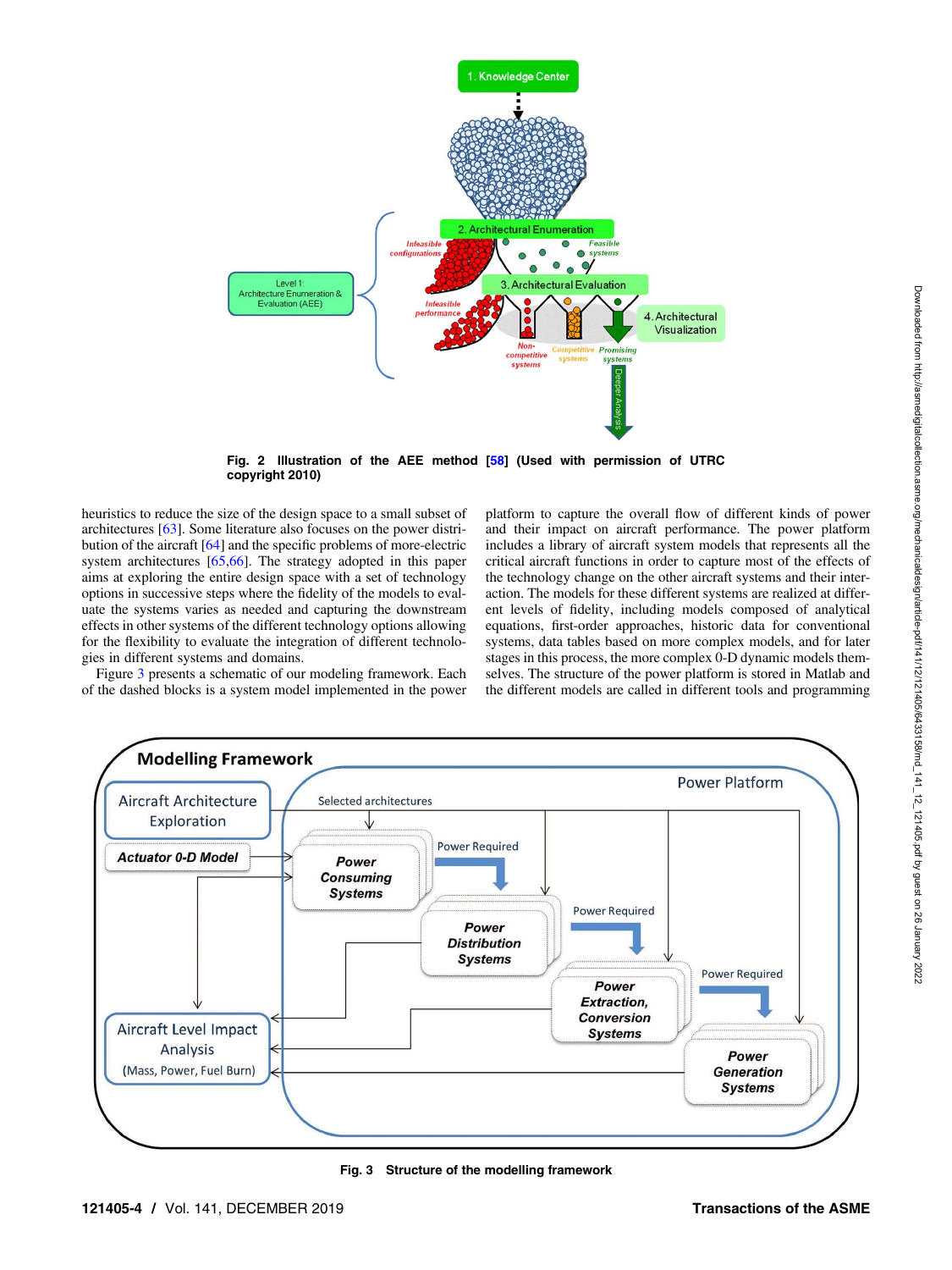languages ranging from Microsoft Excel, Python, Matlab, or different Modelica tools such as SimulationX depending on the fidelity and whether they are legacy models or not. Each individual subsystem is represented by its own set of models with a consistent input and output structure and then built up to the full system following a modular approach. This results in a platform where for each specific system there is a dedicated library of models of different levels of fidelity that can be queried at different stages of the process.

In order to reduce the computational time, the fidelity of the models is the minimum necessary to capture the impact of the technology change. For most cases, this means that the model of the system where the technology change occurs has the most detail, while other system models are kept simple.

The performance assessment of each architecture relies on different system-level key performance indicators (KPIs) such as system volume and weight and their overall impact on aircraft performance. The aircraft level impact analysis considers the changes in mass and power flow in the different systems involved in the candidate architecture and calculates their impact on the weight, power balance, and fuel burn of the aircraft. The additional weight of fuel that needs to be carried and the updated system weight is fed-back to the power platform systems to update their performance requirements until the design converges to a final set of KPIs at aircraft level. For example, as the aircraft consumes more fuel, the fuel pump performance changes, and they extract a different amount of power from the engine which in turn changes the overall fuel burn, this causes a design loop that needs to converge to accurately represent the impact of the technology change on the aircraft performance.

The models of the individual systems in the power platform have to account for mass, geometry, electrical, or hydraulic performance, and mechanical performance of the different systems. This paper discusses two specific use cases, both dealing with the electrification of aircraft actuation functions. For both the cases, all the feasible architectures are compared against a baseline conventional aircraft configuration including all-hydraulic actuation and additional systems constituting what we refer to as the conventional configuration. The conventional configuration includes bleed-air based environmental control and ice protection systems, mechanical fuel pumps and other engine accessories, a fuel-burning auxiliary power unit (APU) and two turbofan engines. The changes in the actuation systems are considered to be the only change affecting the power consumption of a given architecture, with all the other power sinks fixed at the baseline configuration. While this paper focuses on the implementation of the methodology for this specific systems and demonstrating its performance, future implementations of this method will accommodate a larger number of choices in different systems to assess the compounding effects of changing several systems in a larger number of domains at once.

This performance assessment step requires models of the systems involved in aircraft operations in order to evaluate the architectures. In the context of the MISSION project, detailed dynamic models of the systems are being developed to study the system-level performance for design optimization, control design, and system integration [51]; most of the dynamic models are built in Modelica language, with the controls being designed in Matlab Simulink. The dynamic models of the actuation systems are integrated in the overall MISSION platform. For the application discussed in this paper, these detailed, high-fidelity models of the actuators are run offline and mapped into a look-up table, which are then read during simulation by the power platform. The simulation of the other aircraft systems acting as power sinks are run using lowfidelity models since they are not changing from the baseline: such simplifications do not negatively impact the solution and contribute to contain the associated computational effort.

The sizing constraints for the actuators are derived from regulatory load cases and maneuverability requirements [67,68]. The dynamic performance of an actuator is calculated for the standard mission phases where the actuator is acting. In addition, the power requirements during emergency operations (e.g., rejected takeoff and one-engine landing) drive the sizing of the subsystems for power generation and transportation. Previous work demonstrated that the modeling framework used in this paper effectively captures the compound effects of changing multiple technological solutions and discussed implementation details for an actuation use case  $[53]$ .

2.3 Architecture Clustering and Optimization. The architecture exploration step reduces the number of design options, several orders of magnitude, and enables the evaluation of the architectures. The evaluation step computes the KPIs at the aircraft level associated with the different candidate solutions. The objective of this step is to group the candidate architectures into clusters of similar performance and then identify the optimal architectures among them. We target this goal by leveraging machine learning techniques. The clustering step is beneficial because we expect that some of the small changes at system level amount to effectively negligible changes at aircraft level. In addition, at the conceptual design stage, many choices are confined to discrete option choices and the models do not have the detail granularity to capture significant impact among subtle differences in design; therefore, architectures are expected to group in well-segregated clusters in the aircraft KPI space. The co-located architectures in the KPI space that show significant similarities could be filtered in the previous step, thus reducing the design options to assess; but then, the family of feasible but dissimilar solutions would not be complete. The approach proposed in this section aims at retaining full visibility of the feasible architectures and manages their similarity by grouping similar architectures into sets of solutions after the initial evaluation step (Sec. 2.2).

We use machine learning to identify clusters of architectures as features in the space of the KPI. A variety of clustering techniques are proposed in the literature  $[69-71]$ . For the design of on-board aircraft systems, it is commonly observed that sets of architectures with similar components and minor differences in subsystem parameters behave very similar and clearly distinct from architectures including different technology options [53,60]. Therefore, we expect well-segregated clusters in the space of the KPIs; to learn and capture these structures, we adopt K-means. K-means is a machine learning technique commonly used for clustering purposes; it relies on a form of competitive learning to identify K groups of similar input data and compute the associated K centroids. We use K-means to group the  $n_{arch}$  architectures that survived the exploration and evaluation phases (Sec. 2.1 and 2.2) where we evaluated the corresponding KPI values with agile models, usually characterized by low-level of fidelity. Specifically, each architecture  $(\tau_i)$ corresponds to a point in the performance space defined by its weight impact on the aircraft empty weight ( $Weight_i$ ), its impact on the secondary power extracted from the engine ( $PowerExt_i$ ), and its impact on the total fuel burn of the aircraft  $(FuelBurn_i)$ :

$$
\tau_i = [FuelBurn_i, Weight_i, PowerExt_i], \quad i = 1, \ldots, n_{arch} \quad (1)
$$

Therefore, we can now assemble a training matrix  $T$  of input data for the K-mean algorithm to find (learn) their structure in the space of KPIs:

$$
T = \begin{bmatrix} \tau_1, \tau_2, \dots, \tau_{n_{arch}} \end{bmatrix}^\top \tag{2}
$$

During training, K-means assigns the architectures to a set of K clusters according to a similarity metric:

$$
k^* = \underset{k \in 1, ..., K}{\text{argmin}} \| \tau_i - c_k \|, \quad i = 1, ..., n_{arch}
$$
 (3)

In Eq. (3),  $\tau_i$  is the *i*th architecture,  $c_k \in \mathbb{R}^3$  is the centroid of the kth cluster and represents a point in the K-means input space (the KPI space);  $||\tau_i - c_k||$  denotes the Euclidean distance between the ith architecture and the kth centroid. Once training is complete, the vectors  ${c_k}_{k=1}^K$  represent the prototypes of the K clusters of architectures; each prototype averages the KPI values of the architectures within the associated cluster.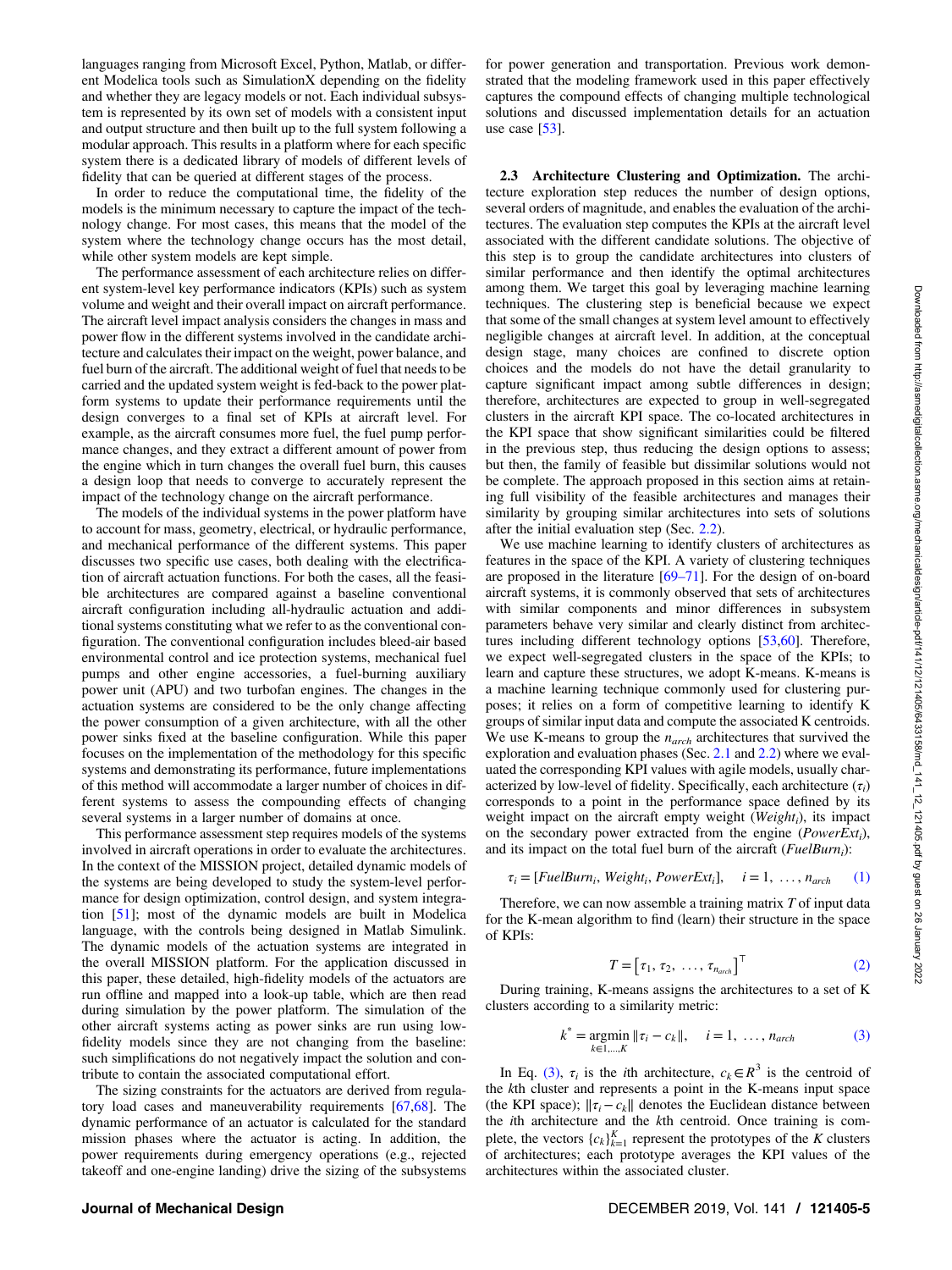However, the number  $K$  of clusters is not known a priori. Our objective is to exploit the similarity between the different architectures to group them in different clusters, rather than separate them into predefined sets whose features would be hardly known in advance. Therefore, we adopt a particular implementation of the K-means proposed by Arthur and Vassilvitskii [72] that learns the number of clusters by iteratively updating  $K$  at each epoch.

The algorithm is initialized with a first guess of the minimum number of clusters  $K = K_0$ . For our implementation,  $K_0$  is set to meet the number of technology options, because we expect these to play a significant role and have a large impact on the performance (KPIs) of the systems. Then, a condition is introduced to determine whether or not incrementing the number of clusters is appropriate: if the distance between the centroid and the cluster members in any cluster  $k$  is less than a given similarity threshold,  $K$  clusters are considered sufficient to capture the structure of the input space; otherwise,  $K = K + 1$  and the learning continues until the condition is met. The threshold is set by the user and is defined upon considerations on the fidelity level of the models used to compute the KPIs.

The output of the clustering step is the final set of  $K$  cluster centroids  ${c_k}_{k=1}^K$  defined in the KPI space. The search of the optimal solution can now be conducted among the cluster centroids, with a sensitive reduction (from  $n_{arch}$  to  $K \ll n_{arch}$ ) of the number of candidates to assess and evaluate for the optimization task. Therefore, this machine learning-based step is crucial as it generates a smaller and more manageable amount of representative candidate solutions and permits the optimization task to complete more rapidly. In this way, the number of architecture configurations to evaluate and assess for the optimization step are reduced from  $n_{arch}$  to  $K$ .

The optimization problem is a multiobjective problem [73–76], where all the objectives need to be minimized. The objectives are three key performance indicators, namely, aircraft weight  $f_1$ , shaft power extracted from the engine  $f_2$ , and the fuel burn of the aircraft over the entire mission profile  $f_3$ . The multi-objective optimization problem is formulated as a single objective function combining the objectives according to a weighted sum approach. The optimization seeks, among the cluster centroids  ${c_k}_{k=1}^K$ , the one that minimizes the objective function:

$$
\min_{c_k} \sum_{j=1}^3 \gamma_j f_j \tag{4}
$$

where  $\gamma_i \geq 0$ ,  $j=1, 2, 3$  are the weights associated with the KPI: these values encode objectives prioritization and assume values such that  $\sum_{j=1}^{3} \gamma_j = 1$ . We wish to identify non-dominated solutions (Pareto front) among the cluster centroids and perform architecture trade-off studies in terms of KPIs. The Pareto front is generated by exploring the possible values for the weights using a genetic algorithm. The prioritization of objectives according to specific designer criteria determines the selection of the optimal solution within the Pareto set.

Cluster centroids that do not belong to the Pareto front are not possible solutions to the optimization problem and the architectures of those clusters are considered suboptimal. However, the optimal centroids on the Pareto front are not necessarily physical solutions to the original architecture choice problem. That is, they are not necessarily a real architecture that can be implemented at the aircraft level. There are two possible solutions to this problem. First, the closest point in the cluster to the centroid can be thought of as the representative real solution for that particular cluster. This occurs, for example, because the design choices that differentiate the architectures within the cluster are not known. However, this approach does not identify a rigorously optimal architecture: a better architecture might exist within the cluster, but further away from the centroid. The rigorous solution is to run a second optimization loop within the architectures of the cluster. This paper follows the latter approach.

Architecture clustering and the optimization step are introduced to find the optimal architectures according to the prioritization given by the user in a principled and efficient manner. In addition, it provides traceability from the objectives of the optimization function to the architecture sets, the individual architectures, all the way to the technology choices made in the very first step of the process. The progressive reduction of the number of candidate solutions to evaluate allows running higher fidelity models to predict architecture performance at a later stage. In fact, depending on the available computational budget and the specific approach chosen, highfidelity models can be run for the representative architectures of each cluster or for all the architectures within the optimal cluster.

#### 3 Problem Setup

The methodology proposed in this paper has been implemented for two use cases concerning the integrated design of an aircraft power system architecture. The two use cases cover the electrification of (1) the primary flight control system (PFCS) and (2) the landing gear braking system of a commercial aircraft. The interest for these use cases is motivated by the key role played by electric PFCS and electric braking in enabling the transition toward fully electric aircraft in the future. For this reason, more electric actuation is already onboard in recent aircrafts such as the A380, the B787, and the A350. To achieve the goal of flying with fully electric actuation, several technologies are identified as possible solutions, including electro-mechanical actuation (EMA), electro-hydrostatic actuation (EHA), and EHA as a backup system (EBHA) to a hydraulic actuator (as adopted by the A380 in the PFCS).

This work focuses first on the analysis and design of the primary flight control system in order to show the method and results. The paper then focuses on demonstrating the repeatability of the method for the second use case of the electric braking system. Both the use cases discussed in this paper are chosen to be the representative of a short-range, single-aisle aircraft, in the 150–200 passenger class.

At aircraft level, the values of model parameters are chosen for given aircraft configuration, size, geometry, and mission requirements, which in turn define size, geometry, and behavior constraints for the different systems and determine sets of performance requirements for the different design choices. An unconstrained exploration of a design space with multiple components, technology options, and interconnections generates a very large number of architectures to be considered. For example, both the use cases discussed in this paper present a number of actuators for which three or four technology options are available, in addition to a number of other components of the associated system and all their interconnections, leading to a large number of candidate architectures. To limit the number of architectures to evaluate, sets of feasibility and compatibility constraints are derived from the requirements defined at aircraft level and applied at system and component level.

The two large design spaces that characterize the use cases considered in this paper motivate the need for an efficient method to down-select feasible architecture configurations and enable their optimization based on multiple performance objectives. The methodological approach and the framework presented in Sec. 2 are applied to these two uses cases described in Secs. 3.1 and 3.2; the results are discussed in Secs. 4.1 and 4.2, respectively.

3.1 Primary Flight Control System. The first use case is the primary flight control system (PFCS) for which we adopted the configurations discussed by Brière et al. [77]. At system level on the PFCS, each control surface is moved by two or three actuators, each characterized by a different actuation technology, geometry, attachment characteristics, kinematics, aerodynamic loads, stroke, speed, etc. In particular, we consider the configuration illustrated in Fig. 4, which includes: four aileron actuators (two per surface), four elevator actuators (two per surface), and three rudder actuators. For the 11 actuators in all control surfaces and allowing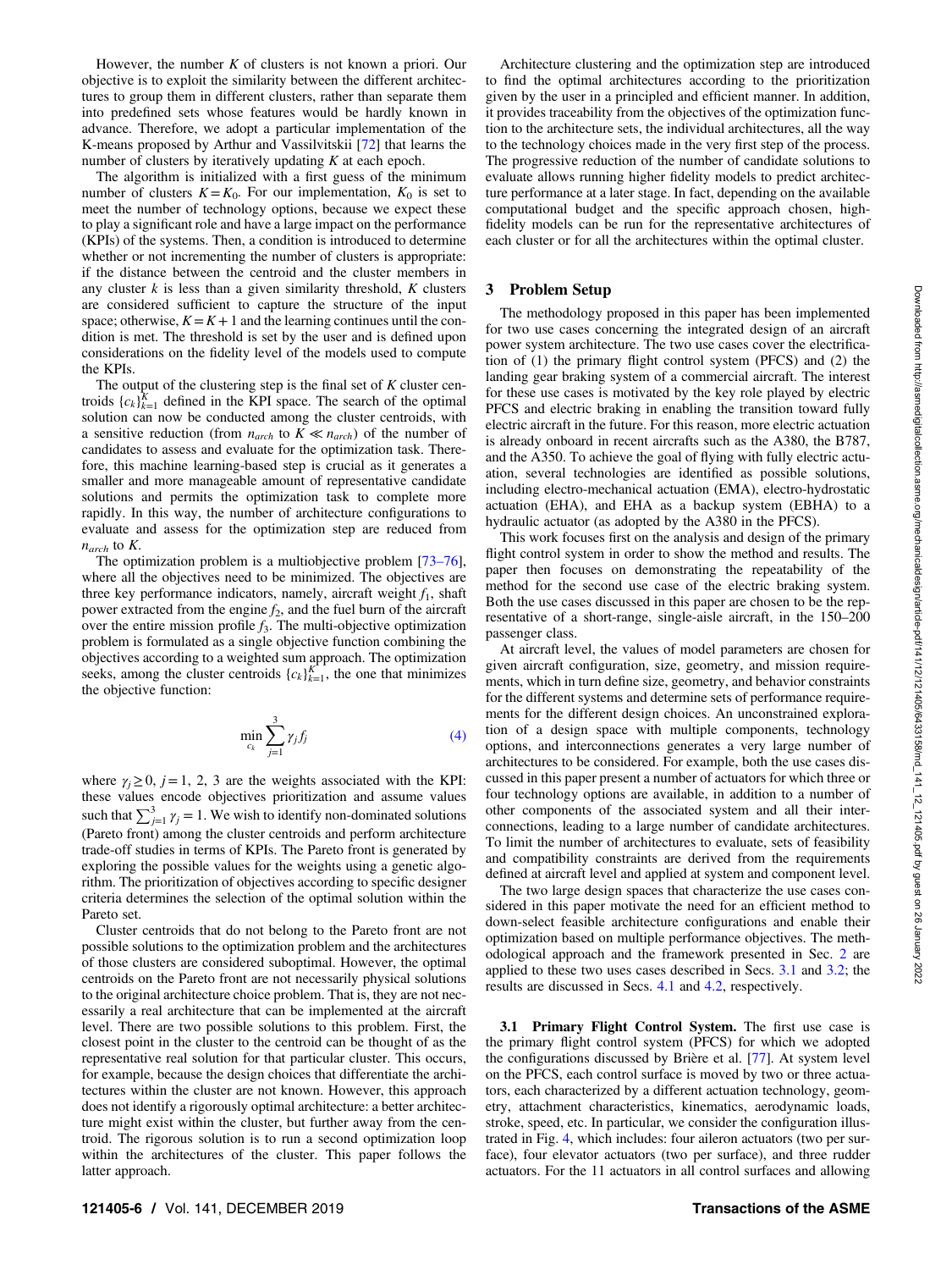

Fig. 4 Primary Flight Control actuators configuration for the A320

four technology options for each actuator, the design space includes at least  $4^{11}$  (in the order of  $10^6$ ) architectures. In addition to the actuation systems, the flight control system includes other components such as the flight control computers and the power sources, which increase the number of possible configurations and, in turn, lead to a large number of candidate architectures. This large number means that the evaluation and optimization of all of them are practically not feasible since these are computationally heavy steps.

However, not all the possible combinations are feasible and there are some constraints on the design problem that can be imposed in the architecture exploration stage. For the case of the PFCS, we adopt some of the constraints proposed by Bauer et al. [78]:

- The left and right aileron and elevator must be exactly symmetrical.
- Each actuator must be connected to the appropriate power source type: for instance, a SHA must be connected to a hydraulic power source, an EMA must be connected to an electric power source.
- Depending on the actuators in the architecture, an appropriate power source (hydraulic and/or electric) must be generated.
- Each actuator must be connected to at least one flight control computer and to a maximum of two FCCs.
- Each actuator must be connected to only one control surface;
- The actuators for each primary flight control surface must be of (at least) two different types.

These constraints allow for the design space to be reduced to the feasible architectures only, making subsequent evaluation steps computationally possible. In addition, some of these constraints are applicable for the second use case of the electrification of a landing gear brake described in Sec. 3.2.

3.2 Landing Gear Braking System. The type of aircraft considered for this use case is a short-range, single-aisle aircraft, like the A320 and the B737. This class of aircraft characteristically has two main landing gear struts with two wheels in each. Each of the wheels in the main landing gear includes a brake system. The brake system includes a stator-rotor assembly usually made of carbon. They perform the braking function by moving the stators into the rotors in a linear motion. This motion can be caused either by hydraulic cylinders or by electric actuators, currently varying in number from four to eight, see an example of the actuation architecture of four brakes in Fig. 5. Three technology choices are considered: SHA, EMA (which are already installed and flying in commercial aircraft), and an EHA option is also being explored. Since there are three design options for the actuators and anywhere from 16 to 32 actuators present in all the brakes, at least  $3^{16}$  architecture options (in the order of  $10^8$ ) plus several options for the controllers and the power line choices, the design space becomes really large as was the case for the PFCS.

Similarly to the preceding use case, many of the potential candidate architectures are not feasible or violate regulatory norms. In



Fig. 5 Braking system actuation case study setup

order to reduce the design space to a feasible size, the following constraints are imposed:

- The left and right landing gear systems must be exactly symmetrical
- Each actuator must be connected to the appropriate power source type: for instance, an SHA must be connected to a hydraulic power source, an EMA must be connected to an electric power source;
- Depending on the actuators in the architecture, an appropriate power source (hydraulic and/or electric) must be generated;
- Each actuator must be connected to at least one brake controller and to a maximum of two brake controllers
- Each actuator must be connected to only one brake stator.
- Each brake has to include at least four actuators and no more than eight actuators.
- There has to exist at least two distinct power sources powering the actuators of a single brake.

In addition to these feasibility constraints, one practical commercial consideration is added: the brakes for all the wheels of the same kind of airplane should be identical. Brakes have to be replaced often due to wear and as such if the brakes are distinct, maintenance operations become much more expensive as several different part numbers have to be in stock. This consideration effectively reduces the problem to a single brake system design but its impact at the aircraft level is amplified because of the multiple instances of it.

The set of design options and the constraints imposed define the design space to be explored in the first step of the methodology and subsequently evaluated and optimized as explained in Sec. 2. Each of the use cases has a set of candidate architectures, and the results at each step of the methodology that will be detailed in Sec. 4.

#### 4 Results

In this section, the results for both use cases described previously are presented. For the case of the PFCS, a more detailed description of the implementation of the methodology and its results are given. The same methodology is also applied to the landing gear case, the discussion on the second use case focuses on demonstrating that the same methodological framework can be used for different problems.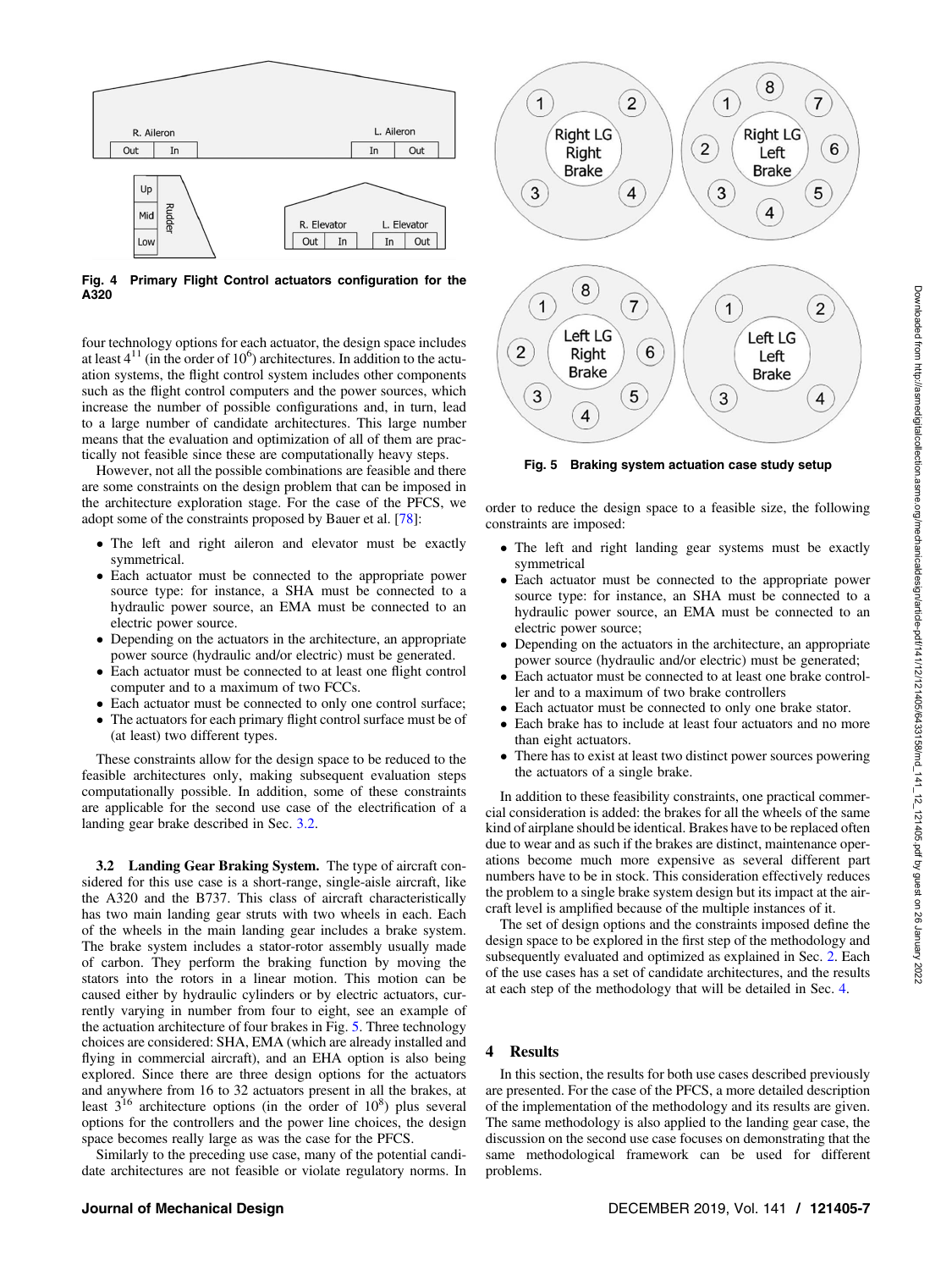

Fig. 6 Feasible PFCS architecture 3D space and cluster centroids

4.1 Primary Flight Control System. As described in Sec. 2, the first steps in the method are the exploration of the feasible architectures in the design space and then their evaluation according to their performance at the aircraft level. In the first step, the PFCS architecture design space is reduced from a design space of at least  $4^{11}$  (in the order of 10<sup>6</sup>) to a design space in the order of 10<sup>3</sup>. Figure 6 illustrates the results obtained after these first two steps; the architectures are plotted in the 3D space of performance indicators (weight, fuel burn, and power extracted). All the results are presented as percentage change with respect to the baseline to measure the impact of a technology decision on the current configuration. There are thousands of architectures evaluated, but due to the size and impact of the system, a lot of their internal differences are nearly negligible at the aircraft level and there are segregated groupings. Significant changes among these architectures are major design choices like the actuators being different technology types or a significant enough change in the number of control computers or power connections used, for the most part, the difference among the architectures chosen are slight changes in routing from the architectures to the controllers and the power sources that constitute a change in the architecture but have a small impact at the aircraft level (i.e., EMA1 is connected to FCC1 and FCC2 or to FCC1 and FCC3).

For the K-means algorithm, one of the input parameters is the number of clusters to identify. The number of clusters is not known a priori. In 3D result space (Fig. 6), the data can be visualized and a first estimate of the number of clusters can be determined through direct observation. However, for higher dimensionality problems, the visualization of the results is difficult, and the clusters cannot be easily visualized and identified. To overcome this limitation, the K-means algorithm adopted for our studies iterates over different number of clusters (Sec. 2.3). The starting point of the iteration is the minimum given by the number of technology options, which is  $K_0 = 4$  (SHA, EHA, EBHA, EMA). The iteration proceeds to the next integer until the number of clusters  $K$  satisfies the requirements about in-cluster similarity computed in terms of sum of distances; this requirement on the sum of distances is set at 0.001. Each of the clusters defined by the K-means algorithm contains a subset of the original architectures with similar performances. Figure 6 depicts the cluster centroids and the assignment of the architectures to each cluster.



Fig. 7 Pareto front of cluster centroids for PFCS

A summary of the results of the different clusters can be found in Table 1; we can observe that not all clusters have the same cardinality or the same average distance. There is one cluster, ID# 8, which has a single member: this is the baseline architecture. The baseline architecture significantly differs from all the others such that if it were to be included into a different cluster, the sum of distances of that cluster would go over the desired limit. Once the clusters are defined, the number of solution candidates is reduced to cluster centroids; having the baseline in a separate cluster makes it coincident with its cluster centroid and includes it in the set of candidate solutions explored during the search for the optimal one.

Figure 7 depicts the results of the optimization process emphasizing the Pareto front of non-dominated cluster centroids. For this case, the front includes four cluster centroids, one of which is the baseline point at the (0, 0, 0) point in the graph.

The resulting cluster centroids do not necessarily represent real architectures that can be physically implemented. Therefore, we need to refine the selection to a real set of architectures identified by the architecture exploration step. A possible solution to this problem is to substitute the cluster centroids with the closest real architecture in the performance space and compute the optimal set (the Pareto front) over the real candidates. In this case, the set of optimal architectures in the Pareto front are real solutions and can be traced back in the original design space.

A drawback with this approach is that, although the closest point to the centroid is the most representative of the whole cluster, it might not be the overall optimum. Within the same cluster, there might be a point that has better performance with regards to the objectives. Figure 8 illustrates an example of this distribution occurring within a cluster. Depending on the point in the design process, the two solutions (optimal and closest) might be the same for the designer, because they both include the same combinations of technologies at the top level, and they only differ in small connections or slight geometrical differences. A designer at the conceptual design stage might not have the visibility and the granularity with regards to his/her knowledge of the integration in the aircraft. In this case, the choice of the real solution closest to the centroid represents the most efficient approach. In contrast, if that level of detailed knowledge is available, an extra discrete optimization loop to identify the best solution within the cluster is appropriate. In this paper, we demonstrate the latter approach. For the clusters in the optimal

Table 1 PFCS cluster characteristics

| Cluster ID#                      |              |              |              |           |            |              |               |              | 1 U                |
|----------------------------------|--------------|--------------|--------------|-----------|------------|--------------|---------------|--------------|--------------------|
| Cardinality                      | 100          | 000          | 1000         | 100       | 1000       | 1 V          | 1000          | ΙU           | 1 U                |
| $\cdot$<br>Sum<br>n of distances | $3.18E^{-1}$ | $1.06E^{-c}$ | $2.33E^{-6}$ | $5.23E^-$ | $/10E^{-}$ | $9.04E^{-8}$ | $/0.50E^{-1}$ | $8.83E^{-5}$ | $T - 6$<br>0.0 I L |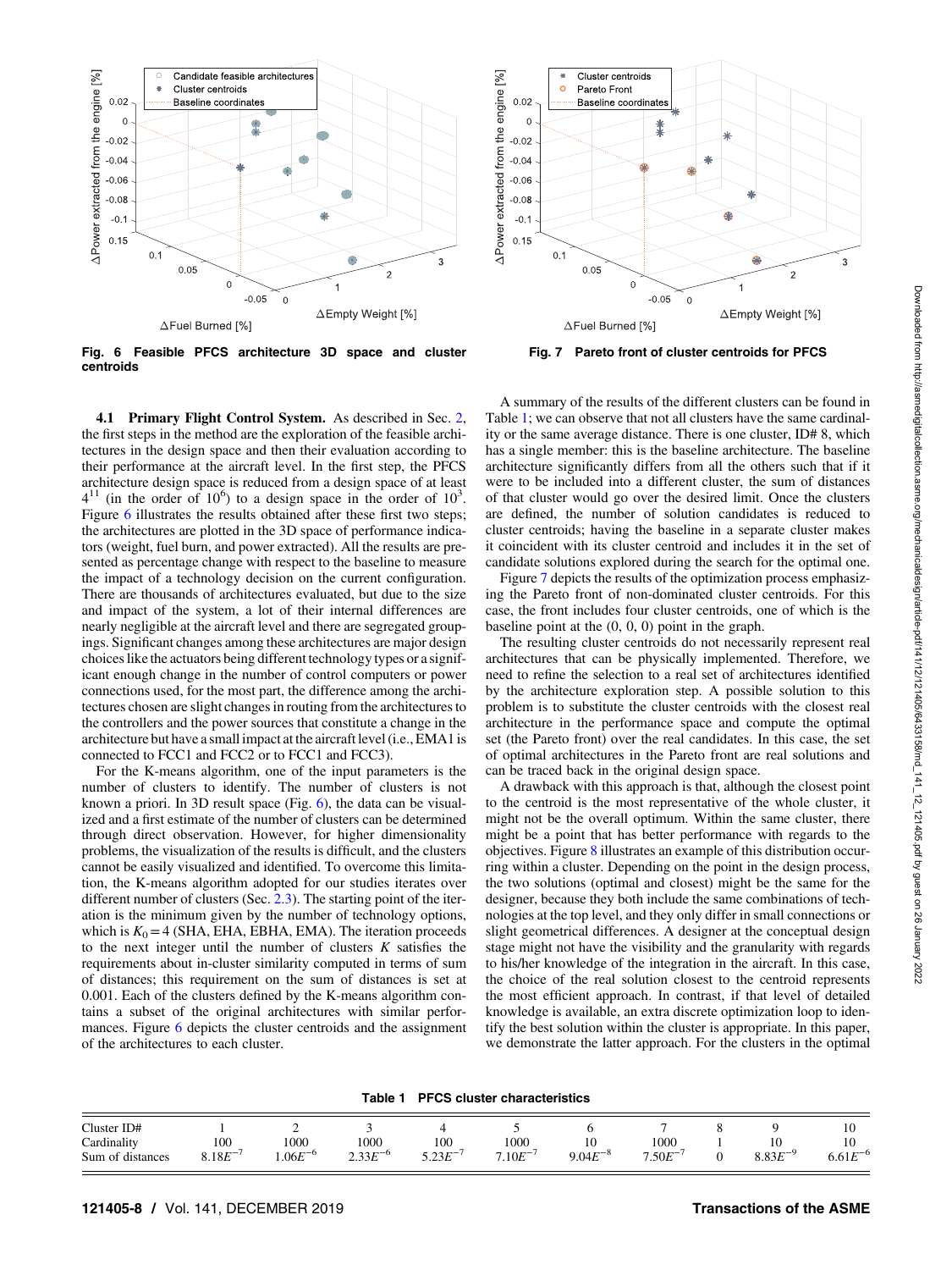

Fig. 8 Cluster internal structure example



Fig. 9 Performance of the architectures on the PFCS Pareto front

set, we run internal optimization tasks to identify the optimal architecture within each cluster, except for the baseline architecture that constitutes a dominant cluster by itself. The baseline architecture is part of the optimal set because the hydraulic actuators are lighter than all electrical actuator options, and the all-hydraulic architecture is, therefore, lighter overall and dominates along the direction of the weight objective.

The performance of the optimal architectures is presented in Fig. 9. If the only objective was minimizing the weight, the baseline remains the optimal option. However, if the objective is to minimize either the power extracted or the fuel burn, the Pareto 3 architecture dominates other points, even though it is over 1.5% heavier than the baseline. Taking the objectives as equally weighted and ignoring the baseline solution, Pareto 2 is the optimal overall architecture since the weight penalty is not so severe as for Pareto 3 and largely offset by the reduction in the power extracted from the engine. The increase in engine efficiency means that the total fuel burn for the aircraft in this specific mission is slightly reduced; this reduction is relatively small as the performance estimates for the models are conservative in nature, and the benefit from the performance is offset by the increase in weight due to the actuators themselves as well as the increase in the mass of the electrical system. Details about what technology choices are included in each Pareto front architecture are listed in Table 2. Even if these technology choices belong to the optimal solution within each of the clusters, the technology solution of the rest of the architectures in the same cluster is very similar, only with slight changes in the location of the actuator or the routing of the power distribution lines.

Table 2 presents the details of the configuration of the three architectures in the Pareto front. The optimal architecture (Pareto 2) is a combination of EMA and EHA actuators in an all-electric actuation configuration for the main wing. The main wing all-electric configuration allows all the hydraulic lines feeding the actuation along the length of the wing to disappear and be replaced by wires which offsets the penalty in weight from the heavier actuators, whereas the hydraulic lines cannot disappear completely as they run the length of the fuselage because of the presence of the APU, and therefore, the benefit of an all-electric horizontal tail actuation system is reduced. Including all technology options allows for technology differentiation, a feasibility requirement, and provides a balance between the heavier but more power-efficient EMA and EHA, and the lighter SHA. For Pareto 3, the weight penalty in the electric actuators is too high to justify the increase in power efficiency and fuel burn with the current weights, and Pareto 1 includes SHAs to mitigate the weight penalty but are penalized for their lower power efficiency and the presence of hydraulic lines along the wing.

This solution only applies to the particular use case presented here, with the system models for each of the technology solutions fixed at certain conservative performance thresholds and the power platform adjusted for the particular aircraft performing a particular mission. Therefore, this specific solution cannot be extrapolated to other aircraft or other cases. However, the method can be applied to other technology solutions, expanding the design space to include other considerations such as maintenance and cost or it can be reformulated for the primary flight control distribution of other aircraft, considering their particular characteristics, and further trade studies can be carried out utilizing the same method.

This study demonstrates the capability of our methodology to perform an efficient selection of the optimal architecture from an initial set of design candidates in the order of  $10<sup>o</sup>$  architectures. In particular, the optimal architecture outperforms the baseline with regards to power and fuel burn. In other studies, several architectures might be equally optimal depending on the importance of the objectives, but this framework is conceived to incorporate this flexibility and provide the necessary visibility to track which technology choices determine the optimal architectures. The framework also permits to manage system models characterized by different levels of fidelity and incorporates enough flexibility to provide solutions for similar problems but in different aircraft systems, different aircraft, or different missions.

4.2 Landing Gear Braking System. The brake system architecture design space is reduced from a design space of at least  $3^{16}$  (3) actuator options, 16 actuator locations), in the order of  $10^8$  architectures, to a brake design space in the order of  $10<sup>2</sup>$  just in the first step of the methodology, the architecture exploration step. The hundreds of candidate architectures are then evaluated and visualized according to the KPIs given through the use of the same evaluation platform as described in the previous use case. Similarly to the PFCS use case, the architectures present in Fig. 10 are tightly grouped due to the limited impact of a small change in the braking system in the overall aircraft performance space.

Following the same process as for the PFCS, the architectures are then grouped in 13 clusters of similarly performing architectures. This number of clusters is reached after setting the iterative K-means to iterate until the similarity metric, sum of distances, is less than 0.001 as in the case of the PFCS. Figure 11 illustrates the resulting performance space. We can distinguish three broad groups of clusters in the space of KPIs (indicated with circles): (1) the baseline that constitutes a single point cluster; (2) another group formed by architectures with higher number of actuators and more traditional actuator technology options; (3) a third group of better performing clusters that is composed of architectures with a smaller number of actuators but more changes in the technology options of the actuators. The Pareto front of non-dominated architecture cluster has also been calculated and illustrated in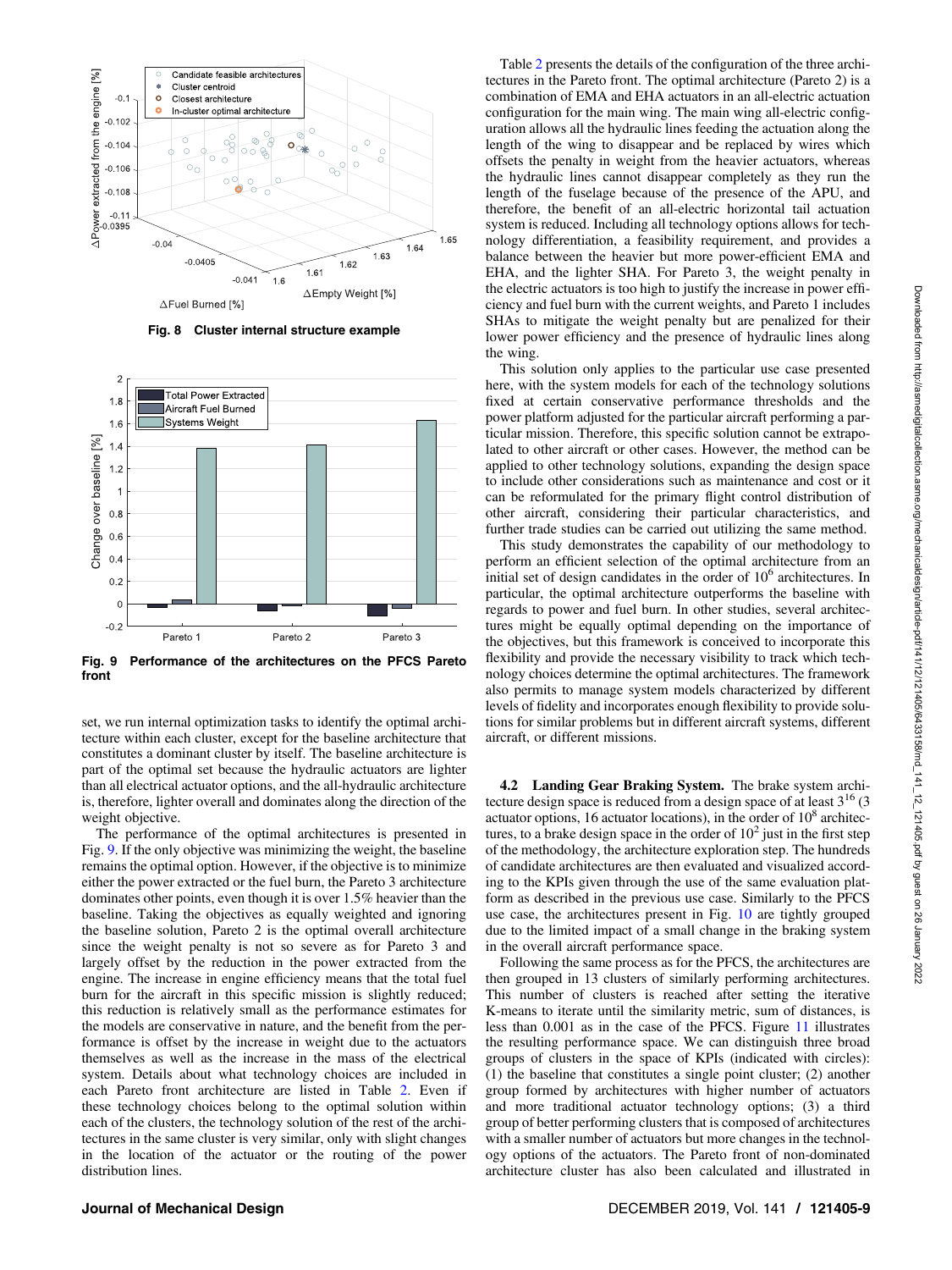Table 2 Optimal PFCS architecture technology solution

| Architecture | Aileron in | Aileron out | Elevator in | Elevator out | Rudder up  | Rudder mid | Rudder down |
|--------------|------------|-------------|-------------|--------------|------------|------------|-------------|
| Pareto 1     | SHA        | <b>SHA</b>  | EHA         | EMA          | SHA        | <b>SHA</b> | <b>EMA</b>  |
| Pareto 2     | <b>EMA</b> | EHA         | SHA         | EHA          | <b>EMA</b> | <b>EHA</b> | <b>EMA</b>  |
| Pareto 3     | <b>EMA</b> | <b>EMA</b>  | EHA         | EHA          | <b>EMA</b> | <b>EHA</b> | <b>EMA</b>  |



Fig. 10 Braking system feasible architecture 3D space



Fig. 11 Pareto front of braking system architecture clusters

Table 3 Optimal landing gear braking actuation architecture technology solution

| Brake top         | Brake right                            | Brake left                      | Brake bottom                           |
|-------------------|----------------------------------------|---------------------------------|----------------------------------------|
| SHA<br>SHA<br>SHA | <b>SHA</b><br><b>SHA</b><br><b>SHA</b> | EHA<br><b>EMA</b><br><b>EMA</b> | <b>SHA</b><br><b>SHA</b><br>EMA<br>EMA |
|                   | <b>SHA</b>                             | EMA                             | <b>EMA</b>                             |

Fig. 11 with a linear surface interpolating between the four Pareto cluster centroids. Two other architecture cluster centroids in the third group are very close to the Pareto front but are dominated by the Pareto points.

The clusters in the Pareto front are further subject to the internal optimization process, as done for the PFCS use case, and the optimal architectures within them are selected as representative Pareto front architectures. The technology choices present in each of them are detailed in Table 3. All the architectures in the Pareto front presented in Table 3 are hybrid architectures as the compound



Fig. 12 Performance of the brake architectures on the Pareto front

benefits of eliminating the hydraulic power system from the aircraft are not considered for this study.

Figure 12 presents the performance of each of these architectures. The architectures in the Pareto front perform better than the baseline for power extracted and fuel burn; two of them (Pareto 1 and 2) are also lighter. Even though the electric actuators are heavier than the original hydraulic, the reduction in the size of the hydraulic system offsets this increase in weight and actually produces weight benefits when only one electric actuator is present. As expected, upon the results observed for the flight control case study (Sec. 4.1), the power performance of the electric actuators is better than for the hydraulic, with the EMAs outperforming the EHAs. Still, the EMA improvement in performance is enough to provide benefits with regards to fuel burn even with its larger weight, although the improvement in terms of fuel burn is less than 0.1% and therefore, largely negligible. This is due to the fact that, unlike the PFCS, the braking system is only active in the ground portions of the mission, and the only operation point where its power consumption is significant is during landing. This means that the penalty for carrying extra weight affects the whole mission whereas the benefit of the lower power consumption is only present for the small window of time during landing, showing how for this application the framework assists the designer in informing their choices earlier in the design process.

#### 5 Conclusions

This paper proposes a procedure to assist the system optimization at early design stages accounting for significant changes in technology at the system level and their impact on aircraft performance. The process was demonstrated for the electrification of the PFCS and the braking system of a short-range aircraft. The impact of the different technological options at aircraft level is measured in terms of changes in empty weight, fuel burn, and power extracted (KPIs) with respect to the conventional architecture. The process presented in this paper is extendable to a broad spectrum of similar problems requiring an early assessment of system technology impact on aircraft configuration and performance.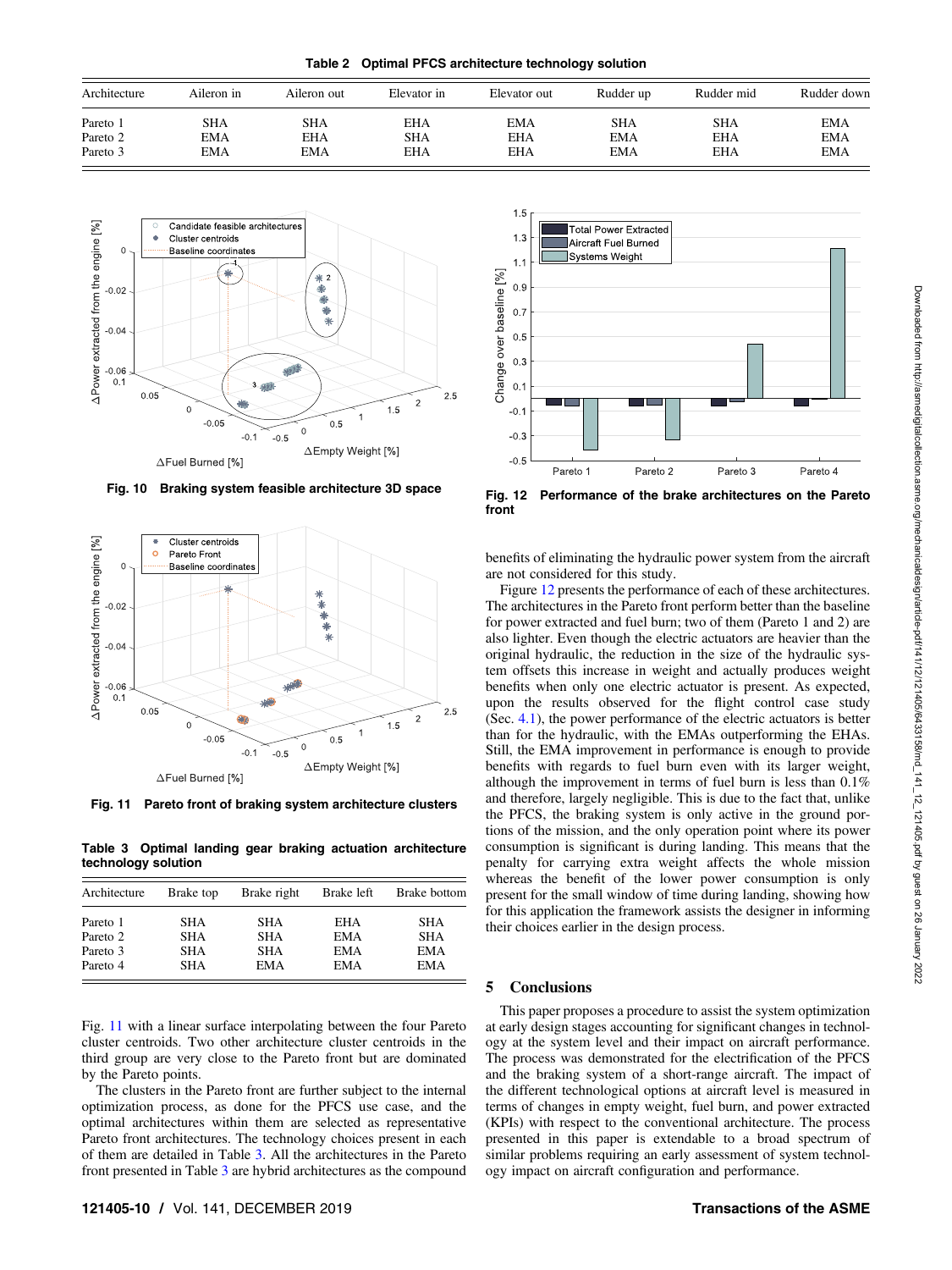The procedure combines a first-level filtering (that sensitively reduces the number of possible solutions) with an architecture localization process (that further reduces the cardinality of the solution candidates). The methodology follows three steps, each reducing the number of candidate architectures of several orders of magnitude. The cardinality of the design options is reduced from  $10<sup>6</sup>$  to  $10<sup>3</sup>$  in the exploration phase, then to  $10<sup>1</sup>$  in the clustering stage, and eventually to the single best architecture picked in the Pareto front according to the designer's objective prioritization. The incremental approach to architecture screening leads to a reduction in the overall computational time associated with the optimization task (as less architectures have to be analyzed) and permits to allocate a larger time budget for analysis and simulation (for the use of higherfidelity models). The overall framework permits the traceability of the performance of all the results back to the original requirements and technology choices and allows the decision-maker to prioritize objectives according to their needs.

The process was demonstrated for the electrification of the PFCS and the braking system of a short-range aircraft. The impact of the different technological options at aircraft level is measured in terms of changes in empty weight, fuel burn, and power extracted (KPIs) with respect to the conventional architecture. The general method proposed in this paper can be extended to design problems accounting for a broader spectrum of KPIs including cost, reliability, maintainability, and manufacturing ease. This requires additional specific model libraries to be added to the modeling platform. For instance, reliability assessment requires fault hazard analyses to be conducted for each candidate configurations; cost considerations require models that often rely on proprietary information of the manufacturers and that can be included as black boxes or historical estimates. Future avenues of development would include a broader set of KPIs, the integration of surrogate models in the later optimization steps along with further strategies to intelligently manage variable fidelity in the models at different stages in the process.

#### Acknowledgment

This work was supported by the Clean Sky 2 Joint Undertaking Grant No. CS2-SYS-GAM-2014-2015-01 under the European Union Horizon 2020 Research and Innovation Program and by the IDA Center of Excellence in Cyber Physical Systems Grant No. 176474 under the Industrial Development Agency (Ireland) program. The authors would like to thank Dr. Larry Zeidner, Dr. Deepak Mehta, Mrs. Blanca Florentino, Dr. Brian St. Rock, and Mr. Simone Tumiati for the fruitful interactions on different parts of the methodology.

#### Nomenclature

- ACARE = Advisory Council for Aeronautics Research in Europe
	- AEE = architecture enumeration and evaluation
	- $APU =$  auxiliary power unit
	- $EBHA = electric$  backup hydrostatic actuator
	- $EHA$  = electro-hydrostatic actuator
	- EMA = electro-mechanical actuator
	- $KPI = \text{key performance indicators}$
	- $LG =$  landing gear
	- MBSE = model-based system engineering
	- MDO = multidisciplinary design optimization
- $MISSION = Modelling and Simulation tools for Systems$ IntegratiON on Aircraft
	- PFCS = primary flight control system
	- SHA = servo-hydraulic actuator

#### References

[1] European Aviation Safety Agency (EASA), 2016, "European Aviation Environmental Report," <http://www.easa.europa.eu/eaer/>, Accessed September 30, 2017.

- [2] Advisory Council for Aeronautics Research in Europe (ACARE), 2017, "Strategic Research and Innovation Agenda," Executive Summary. [http://www.](http://www.acare4europe.org/) [acare4europe.org/](http://www.acare4europe.org/), Accessed September 30, 2017.
- [3] European Union, 2017, "Clean Sky 2," [http://www.cleansky.eu/,](http://www.cleansky.eu/) Accessed May 31, 2017.
- [4] Value Improvement Through a Virtual Aeronautical Collaborative Enterprise (VIVACE), 2011, "Final Report Summary." [http://cordis.europa.eu/result/rcn/](http://cordis.europa.eu/result/rcn/47814) [47814,](http://cordis.europa.eu/result/rcn/47814) Accessed May 31, 2017.
- [5] More Open Electrical Technologies (MOET), 2011, "Project Details." [http://](http://cordis.europa.eu/project/rcn/81472l) [cordis.europa.eu/project/rcn/81472l](http://cordis.europa.eu/project/rcn/81472l), Accessed May 31, 2017.
- [6] Thermal Overall Integrated Conception of Aircraft (TOICA), 2017, "Final Report Summary." [http://cordis.europa.eu/project/rcn/110079,](http://cordis.europa.eu/project/rcn/110079) Accessed May 31, 2017. [7] ACROSS, 2017, "Advanced Cockpit for Reduction Of Stress and Workload."
- [https://cordis.europa.eu/project/rcn/106358/en,](https://cordis.europa.eu/project/rcn/106358/en) Accessed June 30, 2019. [8] Collaborative and Robust Engineering using Simulation Capability Enabling
- Next Design Optimisation (CRESCENDO), 2013, "Final Report Summary," [http://cordis.europa.eu/result/rcn/140562,](http://cordis.europa.eu/result/rcn/140562) Accessed May 30, 2017.
- [9] Valdivia-Guerrero, V., Foley, R., Riverso, S., Govindaraju, P., Elsheikh, A., Mangeruca, L., Burgio, G., Ferrari, A., Gottschall, M., Blochwitz, T., Bloch, S., Taylor, D., Hayes-McCoy, D., and Himmler, A., 2016, "Modelling and Simulation Tools for Systems Integration on Aircraft," [SAE](http://dx.doi.org/10.4271/2016-01-2052) Technical Paper 2016-01-2052, SAE International.
- [10] Blochwitz, T., Otter, M., Arnold, M., Bausch, C., Elmqvist, H., Junghanns, A., Mauß, J., Monteiro, M., Neidhold, T., Neumerkel, D., Olsson, S., H., Peetz, J.-V., and Wolf, S., 2011, "The Functional Mockup Interface for Tool Independent Exchange of Simulation Models," Proceedings of the Eighth International Modelica Conference, Mar. 20–22; Technical University, Dresden, Germany, no. 063, Linköping University Electronic Press, pp. 105–114.
- [11] Blochwitz, T., Otter, M., Akesson, J., Arnold, M., Clauss, C., Elmqvist, H., Friedrich, M., Junghanns, A., Mauss, J., Neumerkel, D., Olsson, H., and Viel, A., 2012, "Functional Mockup Interface 2.0: The Standard for Tool Independent Exchange of Simulation Models," Proceedings of the Ninth International MODELICA Conference, Munich, Germany, Sept. 3–5, No. 076, Linköping University Electronic Press, pp. 173–184.
- [12] Sobieszczanski-Sobieski, J., and Haftka, R. T., 1997, "Multidisciplinary Aerospace Design Optimization: Survey of Recent Developments," [Struct.](http://dx.doi.org/10.1007/BF01197554) [Optim.,](http://dx.doi.org/10.1007/BF01197554) 14(1), pp. 1–23.
- [13] Agte, J., De Weck, O., Sobieszczanski-Sobieski, J., Arendsen, P., Morris, A., and Spieck, M., 2010, "MDO: Assessment and Direction for Advancement– An Opinion of One International Group," [Struct. Multidisciplinary Optim.](http://dx.doi.org/10.1007/s00158-009-0381-5),  $40(1-6)$ , pp.  $17-33$ .
- [14] Martins, J. R., and Lambe, A. B., 2013, "Multidisciplinary Design Optimization: a Survey of Architectures," [AIAA J.,](http://dx.doi.org/10.2514/1.J051895) 51(9), pp. 2049–2075.
- [15] Tfaily, A., Huynh, K., Piperni, P., and Liscouet-Hanke, S., 2013, "Landing Gear Integration in an Industrial Multi-Disciplinary Optimization Environment," [SAE](http://dx.doi.org/10.4271/2013-01-2319) Technical Paper 2013-01-2319, SAE International.
- [16] Mainini, L., and Maggiore, P., 2012, "Multidisciplinary Integrated Framework for the Optimal Design of a Jet Aircraft Wing," [Int. J. Aerospace Eng.,](https://dx.doi.org/10.1155/2012/750642) 2012, pp. 1–9.
- [17] Gamboa, P., Vale, J., and Suleman, A., 2009, "Optimization of a Morphing Wing Based on Coupled Aerodynamic and Structural Constraints," [AIAA J.,](http://dx.doi.org/10.2514/1.39016) 47(9), pp. 2087–2104.
- [18] Park, C., Joh, C.-Y., and Kim, Y.-S., 2009, "Multidisciplinary Design Optimization of a Structurally Nonlinear Aircraft Wing Via Parametric Modeling," [Int. J. Precision Eng. Manuf.](http://dx.doi.org/10.1007/s12541-009-0032-1), 10(2), pp. 87–96.
- [19] Bartoli, N., Lefebvre, T., Dubreuil, S., Olivanti, R., Bons, N., Martins, J., Bouhlel, M.-A., and Morlier, J., 2017, "An Adaptive Optimization Strategy based on Mixture of Experts for Wing Aerodynamic Design Optimization," 18th AIAA/ ISSMO Multidisciplinary Analysis and Optimization Conference, June 5–9, p. 4433.
- [20] Lefebvre, T., Bartoli, N., Dubreuil, S., Panzeri, M., Lombardi, R., D'Ippolito, R., Della Vecchia, P., Nicolosi, F., and Ciampa, P. D., 2017, "Methodological Enhancements in MDO Process Investigated in the Agile European Project," 18th AIAA/ISSMO Multidisciplinary Analysis and Optimization Conference, Denver CO, June 5–9, p. 4140.
- [21] Prakasha, P. S., Della Vecchia, P., Ciampa, P., Ciliberti, D., Charbonnier, D., Jungo, A., Fioriti, M., Boggero, L., Mirzoyan, A., Anisimov, K., Zhang, M., and Voskuijl, M., 2018, "Model based Collaborative Design and Optimization of Blended Wing Body Aircraft Configuration: Agile Eu Project," 2018 Aviation Technology, Integration, and Operations Conference, Atlanta GA, June 25–29, p. 4006.
- [22] Roy, S., Crossley, W. A., Davendralingam, N., and Govindaraju, P., 2017, "Aircraft Design Optimization for Commercial Air Travel Under Multi-Domain Uncertainties," 58th AIAA/ASCE/AHS/ASC Structures, Structural Dynamics, and Materials Conference, Grapevine, TX, Jan. 9–13, p. 0127.
- [23] Tfaily, A., and Kokkolaras, M., 2018, "Integrating Air Systems in Aircraft Multidisciplinary Design Optimization," 2018 Multidisciplinary Analysis and
- Optimization Conference, Atlanta, GA, June 25–29, p. 3742. [24] Robinson, T., Eldred, M., Willcox, K., and Haimes, R., 2008, "Surrogate-based Optimization Using Multifidelity Models with Variable Parameterization and Corrected Space Mapping," [AIAA J.](http://dx.doi.org/10.2514/1.36043), 46(11), pp. 2814–2822.
- [25] March, A., and Willcox, K., 2012, "Provably Convergent Multifidelity Optimization Algorithm Not Requiring High-Fidelity Derivatives," [AIAA J.](http://dx.doi.org/10.2514/1.J051125), 50(5), pp. 1079–1089.
- [26] Böhnke, D., Nagel, B., and Gollnick, V., 2011, "An Approach to Multi-Fidelity in Conceptual Aircraft Design in Distributed Design Environments," Aerospace Conference, Big Sky, MT, Mar. 5–12, IEEE, IEEE, New York, pp. 1–10.
- [27] Zadeh, P. M., and Toropov, V. V., 2002, "Multi-Fidelity Multidisciplinary Design Optimization based on Collaborative Optimization Framework," Ninth AIAA/